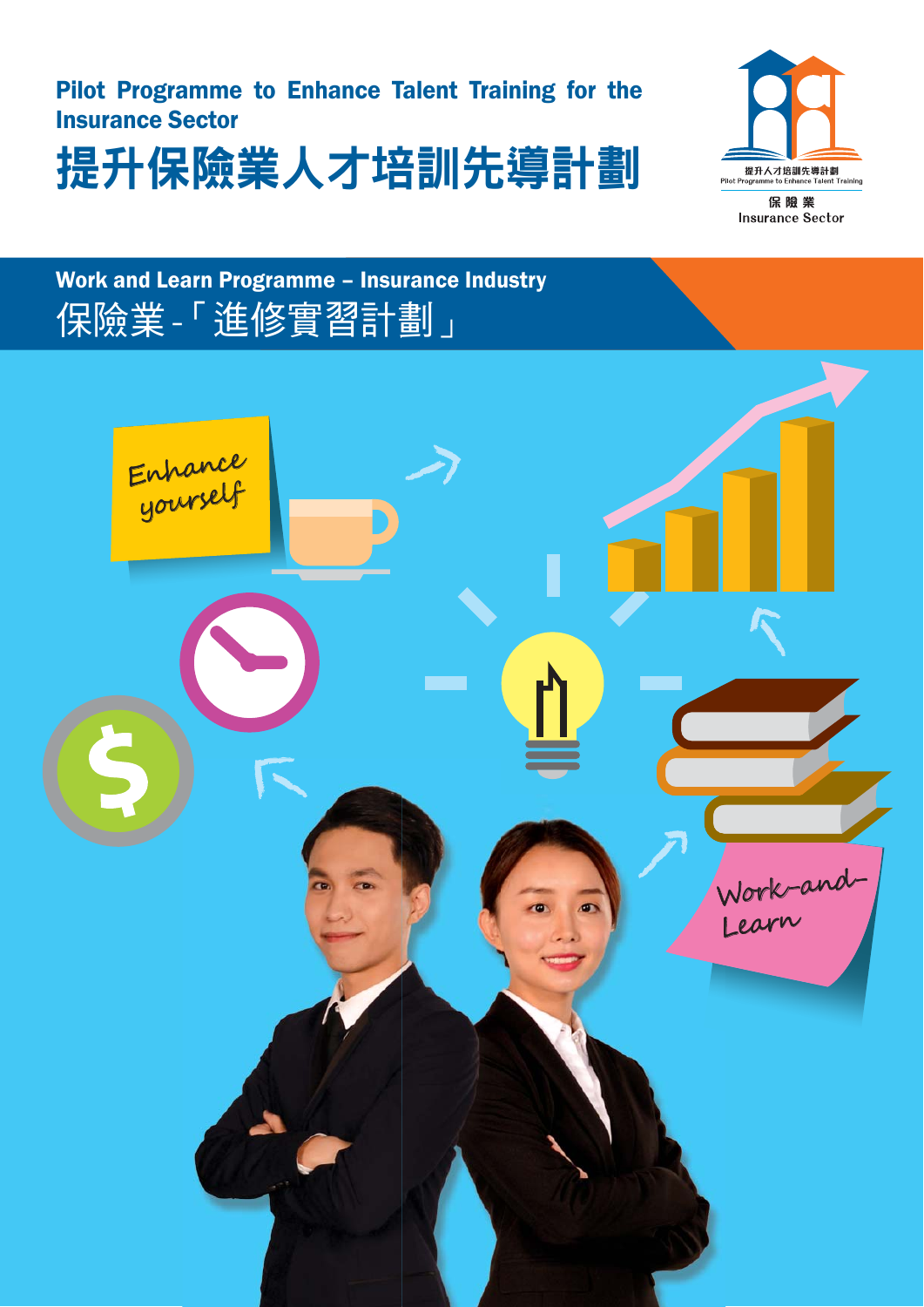## Work and Learn Programme – Insurance Industry 保險業「進修實習計劃」



To enhance the professional competence and expand the pool of talents of the insurance sector, the HKSAR Government has launched a three-year pilot programme to promote talent training for the insurance sector. Among the initiatives, Work and Learn Programme ("WLP") aims to provide Degree holders or Higher Diploma holders the opportunity to understand the basic know-how, skills and knowledge of the insurance industry, especially in functional areas of insurance business.

Through class-room training and hands-on work experience, we aim to increase WLP participants' ("student-workers") awareness of the wide range of career opportunities and the career paths in the insurance industry. As one of the most open insurance centres in the world, Hong Kong insurance industry currently employs more than 100,000 people, ranging from frontline intermediaries to back office professionals including general insurance, professional brokerage, life insurance underwriting, claims management, legal, compliance and policy operation, risk management, actuary, marketing and customer services etc.

At present, there are more than 150 authorised insurers, with 14 of the world's top 20 insurers conducting business in Hong Kong. Our insurance industry has experienced continued growth in the past five years, with an average annual growth of 12.3%. The total gross premiums of Hong Kong insurance industry amounted to over HK\$320 billion in 2015, offering plenty of opportunities for career advancement and progression.



Student-workers will receive monthly remuneration from and tuition fee sponsorship by employers, as well as monthly allowance from the Government.

為培訓人才及發展保險業,香港特別行政區政府推出一項為期三年的提升保險業人才培 訓先導計劃,當中的保險業「進修實習計劃」旨在為學位及高級文憑持有人提供一個可 同時學習專業保險知識及技巧,尤其是業界中功能層面工作的機會。

我們希望透過進修實習計劃,令學員認識保險業中的各類工作及發展機遇。作為全球最 開放的保險業中心之一,從前線中介人到後勤支援人員,業界僱用超過100,000名從業員, 職務包括一般保險、專業經紀服務、人壽保險承保、賠償、法例及法規、風險管理、精算、 市場推廣和客戶服務等。

現時香港共有超過150間獲授權的保險公司,當中14間頂尖保險公司在香港經營業務。香港 保險業過去五年有12.3%的平均年增長率,2015年的毛保費總額超過3,200億港元,前景理想 而且提供大量晉升機會。

透過參與進修實習計劃,學員可獲取薪酬、政府每月津貼以及接受課堂培訓。

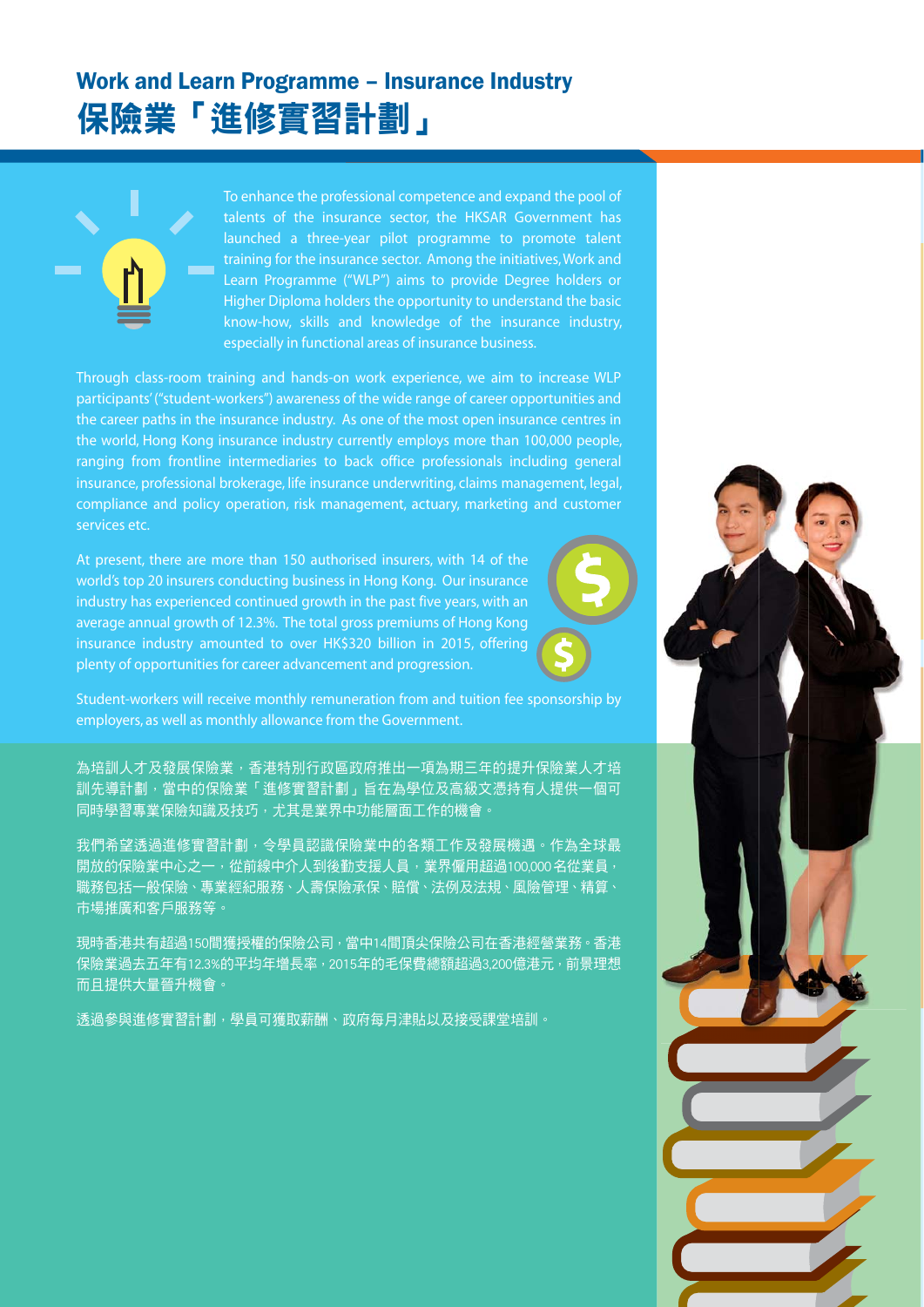

### Programme Feature 計劃特色

| <b>Structured Programme</b>                | Work 4 days and study 1 day a week                                                                                                                                                                                                                      |  |
|--------------------------------------------|---------------------------------------------------------------------------------------------------------------------------------------------------------------------------------------------------------------------------------------------------------|--|
| Allowance and Sponsorship<br>for Programme | • Receive \$28,800 tuition fee sponsorship from participating employer <sup>#</sup><br>• Receive no less than \$10,000 monthly remuneration from participating employer<br>• Receive \$2,500 monthly allowance from the Government                      |  |
| Income upon Graduation                     | Receive a monthly remuneration of no less than \$12,500 from participating employer                                                                                                                                                                     |  |
| <b>Recognised Qualification</b>            | Awarded with Professional Diploma in Insurance*<br>(recognised under the Qualifications Framework at Level 4) $\hat{}$                                                                                                                                  |  |
| <b>Professional Development</b>            | • Eligible for Senior Associate Membership of the Australian and New Zealand Institute of<br>Insurance and Finance (ANZIIF)<br>• Awarded up to a maximum of 120 credits for Chartered Insurance Institute (CII) <sup>+</sup><br>insurance qualification |  |
| <b>Overseas Exposure</b>                   | Top performing student-workers to attend a 2-week intensive immersion programme in<br>overseas insurance institutions                                                                                                                                   |  |

| 有系統培訓   | 每周四天工作,一天上課                                                     |  |
|---------|-----------------------------------------------------------------|--|
| 計劃津貼及資助 | • 僱主資助課程學費共\$28,800#<br>• 每月不少於\$10,000薪酬<br>◦每月\$2,500政府津貼     |  |
| 穩定入息    | 完成計劃之學員如繼續受僱於培訓期間的同一僱主,月入將不少於\$12,500~                          |  |
| 學歷具認受性  | 完成計劃之學員將會獲頒保險學專業文憑*,學歷級別達到本港資歷架構第四級^                            |  |
| 專業發展階梯  | 獲澳大利亞及新西蘭保險與金融學會(ANZIIF)頒發高級會員資格,及英國特許保險學院(CII)<br>保險學歷最多120學分+ |  |
| 海外淮修機會  | 表現傑出之學員將有機會到海外參與為期兩星期的進修課程                                      |  |

#### **For more details and terms and conditions of the programme, please refer to "Programme Information" at the Pilot Programme website** *(www.instalent.org.hk)* 更多計劃資料和條款及細則,請參考先導計劃網頁*(www.instalent.org.hk)*內的「計劃詳情」

# Information as at November 2016 資料截至2016年11月

- ~ The remuneration comprises basic salary and other allowances such as meal allowance and transportation allowance (Applicable to student-workers employed by the same participating employer upon WLP completion)
- 酬金包括基本薪金和膳食津貼、交通津貼等其他津貼(適用於繼續受僱於培訓期間的同一僱主的學員)
- \* The qualification is awarded by the Institute of Professional Education And Knowledge (PEAK) under the Vocational Training Council (VTC) 學歷由職業訓練局轄下之高峰進修學院頒授
- ^ QR registration no.: 14/002698/L4, validity period: From 1 April 2014 to 31 March 2018 課程資歷已獲評定為達到資歷架構第4級編號:14/002698/L4,有效期為2014年4月1日至2018年3月31日
- + Details please refer to notes to student at PEAK website (www.peak.edu.hk/course/PDI.html) 詳情請參考高峰進修學院網頁(www.peak.edu.hk/course/PDI.html)之學生備註